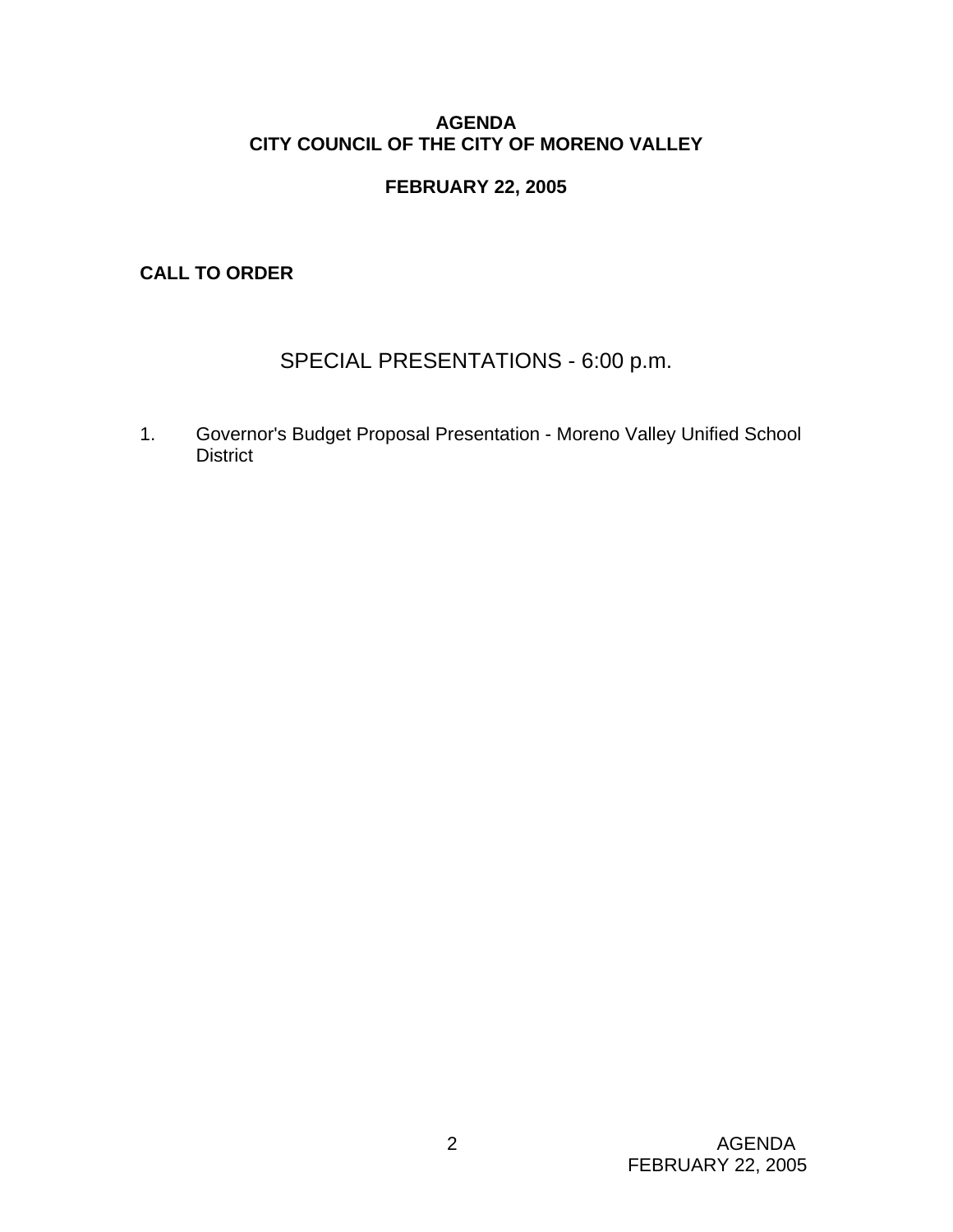### **AGENDA JOINT MEETING OF THE CITY COUNCIL OF THE CITY OF MORENO VALLEY MORENO VALLEY COMMUNITY SERVICES DISTRICT COMMUNITY REDEVELOPMENT AGENCY OF THE CITY OF MORENO VALLEY AND THE BOARD OF LIBRARY TRUSTEES**

### **REGULAR MEETING - 6:30 P.M. FEBRUARY 22, 2005**

**CALL TO ORDER** (Joint Meeting of the City Council of the City of Moreno Valley, Moreno Valley Community Services District, Community Redevelopment Agency of the City of Moreno Valley and the Board of Library Trustees - actions taken at the Joint Meeting are those of the Agency indicated on each Agenda item)

# **PLEDGE OF ALLEGIANCE**

**INVOCATION** – Pastor Bill Martin, Palm Canyon Community Church

# **ROLL CALL**

# **INTRODUCTIONS**

PUBLIC COMMENTS **ON MATTERS ON THE AGENDA** WILL BE TAKEN UP AS THE ITEM IS CALLED FOR BUSINESS, BETWEEN STAFF'S REPORT AND CITY COUNCIL DELIBERATION (SPEAKER SLIPS MAY BE TURNED IN UNTIL THE ITEM IS CALLED FOR BUSINESS.) Those wishing to speak should submit a BLUE speaker slip to the Bailiff. There is a three-minute limit per person. All remarks and questions shall be addressed to the presiding officer or to the City Council and not to any individual Council member, staff member or other person.

PUBLIC COMMENTS **ON MATTERS NOT ON THE AGENDA** UNDER THE JURISDICTION OF THE CITY COUNCIL WILL BE HEARD PRIOR TO CITY COUNCIL REPORTS AND CLOSING COMMENTS. IN THE EVENT THAT THE AGENDA ITEM FOR SUCH PUBLIC COMMENTS HAS NOT BEEN CALLED BY 9:00 P.M., IT SHALL BE CALLED AS THE NEXT ITEM OF BUSINESS FOLLOWING THE CONCLUSION OF ANY ITEM BEING HEARD AT 9:00 P.M. Those wishing to speak should submit a BLUE speaker slip to the Bailiff. There is a three-minute limit per person. All remarks and questions shall be addressed to the presiding officer or to the City Council and not to any individual Council member, staff member or other person.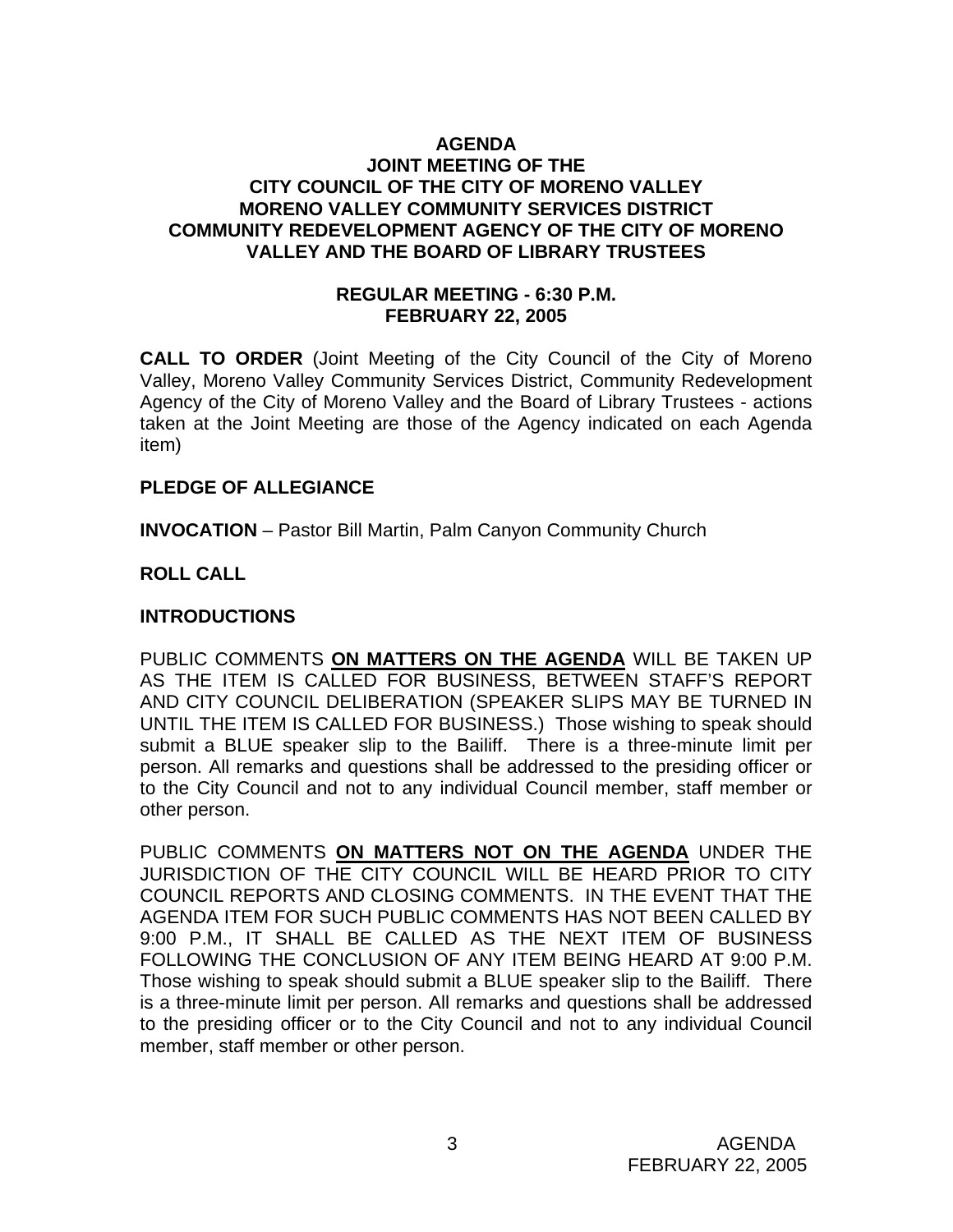# **JOINT CONSENT CALENDARS (SECTIONS A-D) OF THE CITY COUNCIL OF THE CITY OF MORENO VALLEY, MORENO VALLEY COMMUNITY SERVICES DISTRICT, COMMUNITY REDEVELOPMENT AGENCY OF THE CITY OF MORENO VALLEY, AND THE BOARD OF LIBRARY TRUSTEES**

All items listed under the Consent Calendars, Sections A, B, C, and D are considered to be routine and non-controversial, and may be enacted by one motion unless a member of the Council, Community Services District, Redevelopment Agency or the Board of Library Trustees requests that an item be removed for separate action. The motion to adopt the Consent Calendars is deemed to be a separate motion by each Agency and shall be so recorded by the City Clerk. Items withdrawn for report/discussion will be heard after public hearing items.

# **A. CONSENT CALENDAR** - **CITY COUNCIL**

- A1. ORDINANCES FIRST READING BY TITLE ONLY Recommendation: Waive reading of all Ordinance Introductions and read by title only.
- A2. MINUTES REGULAR MEETING OF FEBRUARY 8, 2005 (Report of: City Clerk's Department) Recommendation: Approve as submitted.
- A3. RESOLUTION NO. 2005-17, ADOPT AND APPROVE THE CITY OF MORENO VALLEY STANDARD PLANS JANUARY 2005 EDITION (Report of: Public Works Department) Recommendation: Adopt Resolution No. 2005-17 repealing Resolution No. 2003-66 and adopt the City of Moreno Valley Standard Plans January 2005 Edition, which is on file in the office of the City Engineer.

# Resolution No. 2005-17

A Resolution of the City Council of the City of Moreno Valley, California, to Repeal Resolution 2003-66 and Adopt the City of Moreno Valley Standard Plans January 2005 Edition

A4. APPROVAL OF QUARTERLY INVESTMENT REPORT – QUARTER ENDED DECEMBER 31, 2004 (Report of: Finance Department) Recommendation: Approve and accept the quarterly investment report, in compliance with California Government Code Section 53646.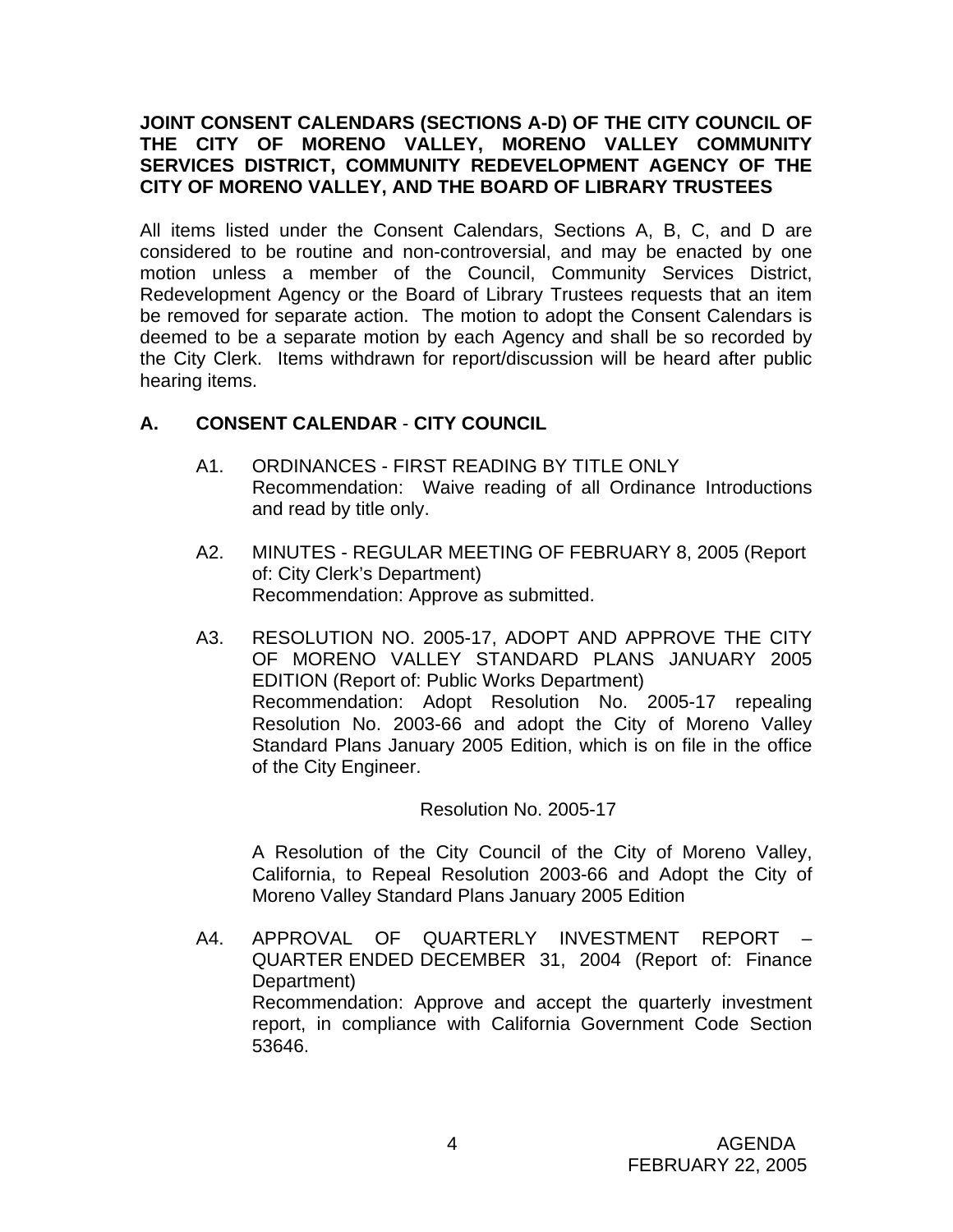- A5. ASSIGNMENT, ASSUMPTION AND MODIFICATION AGREEMENT WITH COACHELLA VALLEY HOUSING COALITION (CONTINUED FROM FEBRUARY 8, 2005) (Report of: Community Development Department) Recommendation: Execute the Assignment, Assumption and Modification Agreement with Coachella Valley Housing Coalition (CVHC); execute the Housing Assistance Agreement Extension with CVHC; and execute the Substitution of Attorney in conjunction with the Settlement Agreement with CVHC.
- A6. LEASE OF OFFICE SPACE AT MORENO VALLEY GATEWAY (Report of: Parks and Recreation Department) Recommendation: Authorize the lease of office space at Moreno Valley Gateway, located at 14325 Frederick Street, Suite 4, in the amount of \$23,086.08 annually.
- A7. WARRANT REPORT JANUARY 2005 (Report of: Finance Department) Recommendation: Adopt Resolution No. 2005-18, approving the Warrant Report, dated January, 2005 in the total amount of \$9,435,101.06.

#### Resolution No. 2005-18

A Resolution of the City Council of the City of Moreno Valley, California, Approving the Warrant Report Dated January 31, 2005

A8. PARCEL MAPS 24348, 24349, AND 24350 – APPROVE DEEDS OF RECONVEYANCE TO RECONVEY THE CITY'S INTEREST IN PARCELS 1 THROUGH 4 OF PARCEL MAP 24348, PARCELS 1 AND 3 OF PARCEL MAP 24349, AND PARCEL 2 OF PARCEL MAP 24350, JENNINGS COURT, NORTH OF PENUNURI PLACE AND EAST OF MORTON ROAD - SUBDIVIDER – MICHAEL JENNINGS (Report of: Public Works Department) Recommendation: Authorize the Mayor to execute the Deed of Reconveyance to reconvey the interest in Parcels 1 through 4 of Parcel Map 24348 in the Deed of Trust known as Document No. 2000-238216, recorded June 21, 2000, in the Official Records of Riverside County, California; authorize the Mayor to execute the Deed of Reconveyance to reconvey the interest in Parcel 1 of Parcel Map 24349 in the Deed of Trust known as Document No. 2001-234494, recorded May 25, 2001, in the Official Records of Riverside County, California; authorize the Mayor to execute the Deed of Reconveyance to reconvey the interest in Parcel 3 of Parcel Map 24349 in the Deed of Trust known as Instrument No. 410851, recorded December 12, 1995, in the Official Records of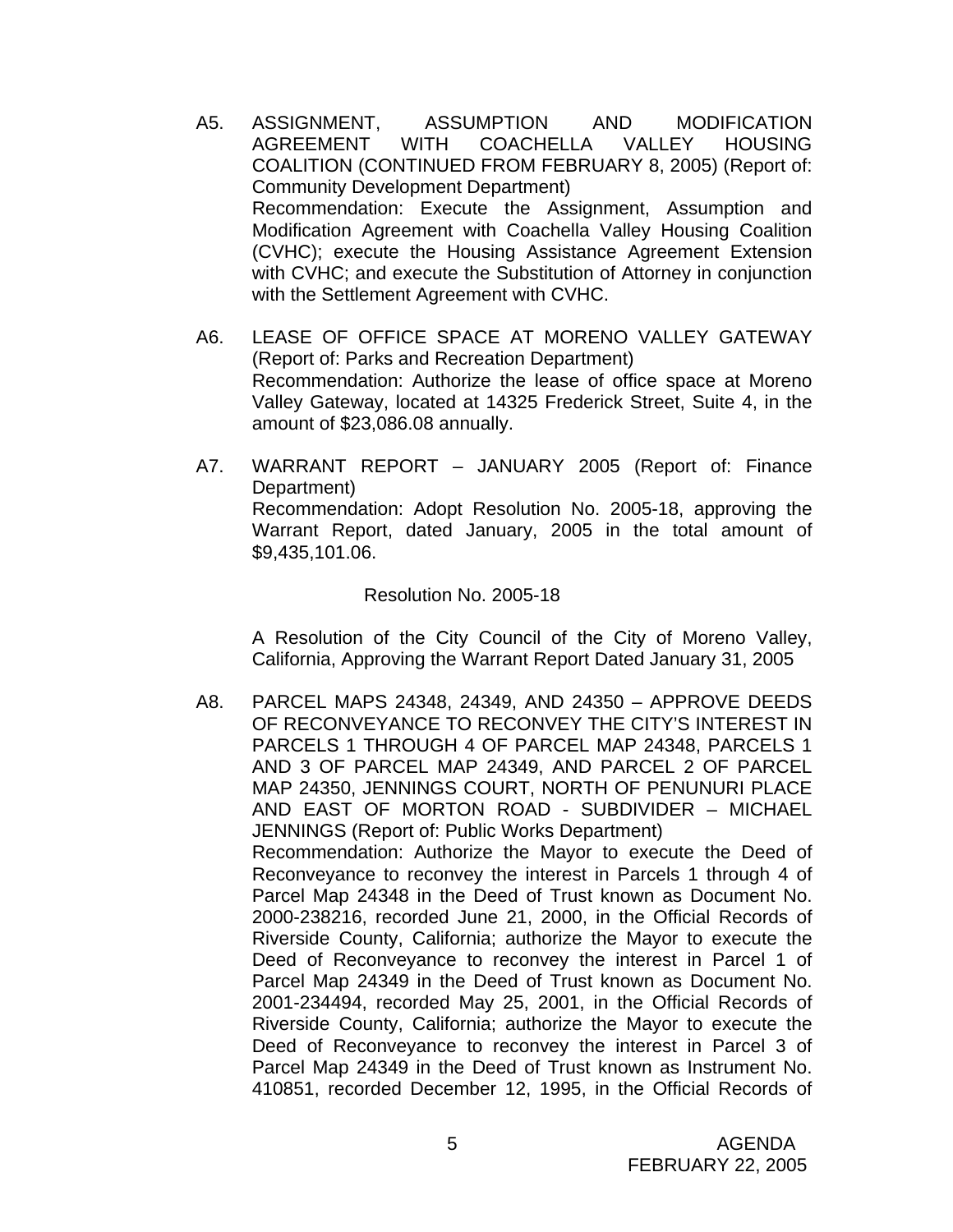Riverside County, California; authorize the Mayor to execute the Deed of Reconveyance to reconvey the interest in Parcel 2 of Parcel Map 24350 in the Deed of Trust known as Document No. 2001-235117; recorded May 29, 2001, in the Official Records of Riverside County, California; and direct the City Clerk to forward the signed Deeds of Reconveyance to the County Recorder's office for recordation.

- A9. PARCEL MAP 27548 APPROVE SUBORDINATION AGREEMENT TO THE DEED OF TRUST THAT SECURES THE PUBLIC RIGHT-OF-WAY IMPROVEMENTS, MORTON ROAD AND JENNINGS COURT; SUBDIVIDER – MICHAEL P. JENNINGS (Report of: Public Works Department) Recommendation: Approve the Subordination Agreement to the deed of trust that secures the public right-of-way improvements to Parcel Map 27548; authorize the Mayor to execute the agreement; and direct the City Clerk to forward the signed agreement to the County Recorder's office for recordation.
- A10. PALM DESERT DEVELOPMENT COMPANY (PDDC) HEACOCK COTTONWOOD III, LP (COTTONWOOD PLACE PHASE III) OWNER PARTICIPATION AGREEMENT (Report of: Community Development Department) Recommendation: Adopt the resolution approving the Owner Participation Agreement (OPA) between the Community Redevelopment Agency (Agency) and Heacock Cottonwood Limited Partnership III (Participant); and Intercreditor Agreement.

Resolution No. 2005-19

A Resolution of the City Council of the City of Moreno Valley, California, Approving an Owner Participation Agreement with Heacock Cottonwood III Limited Partnership for the Development of Land, Making Certain Findings, and Approving the Use of Funds

A11. RESOLUTION RESCINDING PRIOR RESOLUTION NO. 2005-12 AND APPROVING THE FORM OF AND AUTHORIZING THE EXECUTION AND DELIVERY OF A PURCHASE AND SALE AGREEMENT AND RELATED DOCUMENTS WITH RESPECT TO THE SALE OF THE SELLER'S VEHICLE LICENSE FEE RECEIVABLE FROM THE STATE; AND DIRECTING AND AUTHORIZING CERTAIN OTHER ACTIONS IN CONNECTION THEREWITH (Report of: Finance Department) Recommendation: Approve Resolution No. 2005-20, rescinding prior Resolution No. 2005-12 and approving the form of and authorizing the execution and delivery of a Purchase and Sale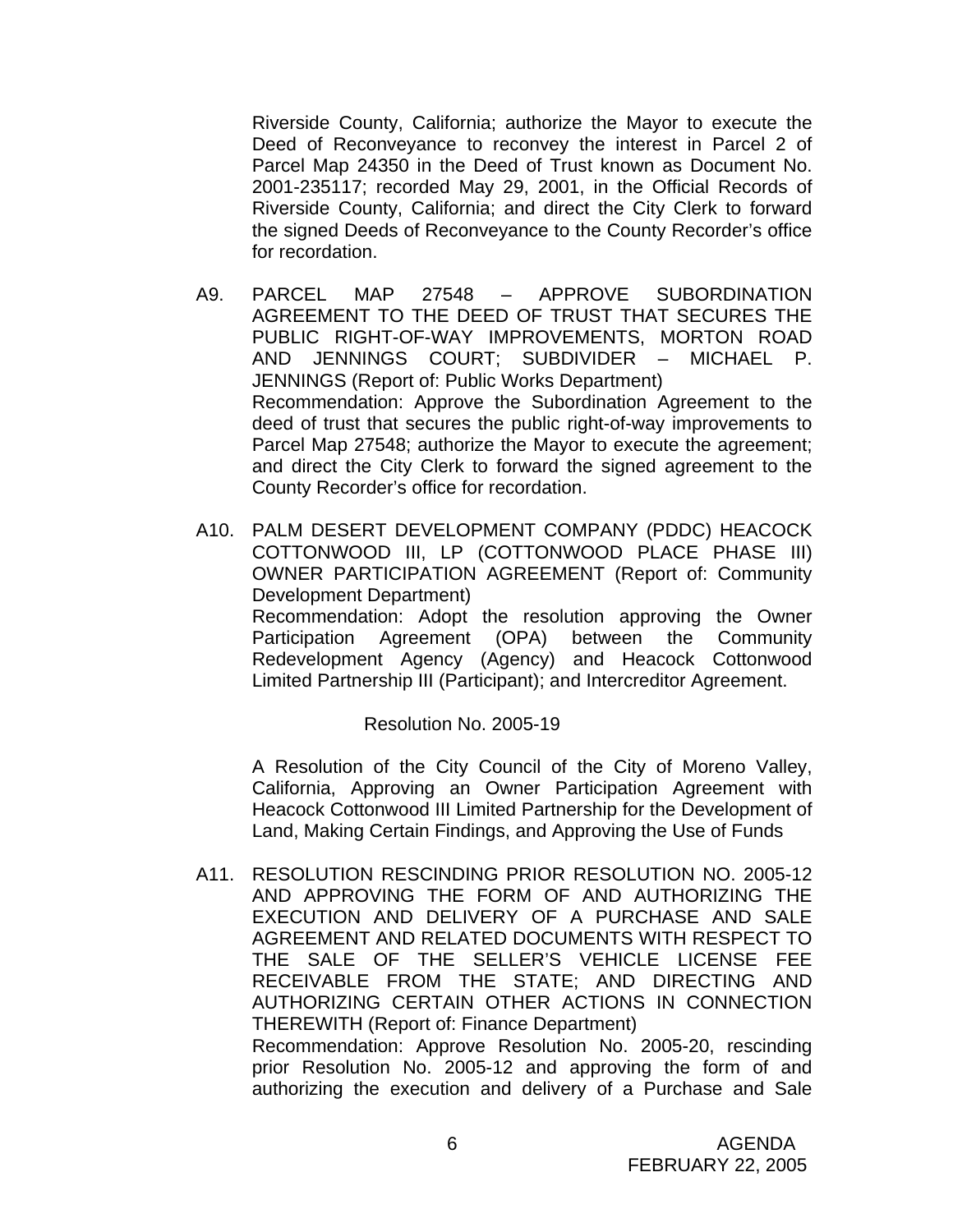Agreement and related documents with respect to the sale of the City's Vehicle License Fee Receivable from the State; and directing and authorizing certain other actions in connection therewith.

### Resolution No. 2005-20

A Resolution of the City Council of the City of Moreno Valley, California, Rescinding Prior Resolution No. 2005-12 and Approving the Form of and Authorizing the Execution and Delivery of a Purchase and Sale Agreement and Related Documents with Respect to the Sale of the Seller's Vehicle License Fee Receivable from the State; and Directing and Authorizing Certain Other Actions in Connection Therewith

- A12. MEMORANDUM OF UNDERSTANDING BY AND BETWEEN WESTERN PACIFIC HOUSING, INC., A DELAWARE CORPORATION AND THE CITY OF MORENO VALLEY FOR THE CONSTRUCTION OF THE NASON STREET CORRIDOR ELECTRICAL DISTRIBUTION SYSTEM (CONTINUED FROM FEBRUARY 8, 2005) (Report of: Public Works Department) Recommendation: Approve the Memorandum of Understanding (MOU) by and between Western Pacific Housing and the City of Moreno Valley for the Construction of the Nason Street Corridor Electrical Distribution System; authorize staff to reconcile final construction costs associated with the Western Pacific Housing advancement of funds to Moreno Valley Utility for the construction of additional sections of the Nason Street corridor electrical distribution system; and authorize the Mayor to execute the final MOU upon City Attorney's review and approval of the original MOU.
- A13. REQUEST ADOPTION OF PLANS AND SPECIFICATIONS, AND AUTHORIZATION TO ADVERTISE FOR CONSTRUCTION BIDS FOR THE PERRIS BOULEVARD WIDENING FROM RED MAPLE LANE TO IRIS AVENUE, PROJECT NO. 05-41678524 (Report of: Public Works Department) Recommendation: Adopt the plans and specifications that are on file in the office of the City Engineer; and authorize the City Clerk to advertise the project for construction bids.
- A14. PUBLIC SAFETY BUILDING EXPANSION PHASE II (Report of: Police Department) Recommendation: Approve an appropriation of \$44,000 from police facilities development impact fees to engage the consulting firm, LPA, to complete a 10-year capital improvement plan for the public safety building.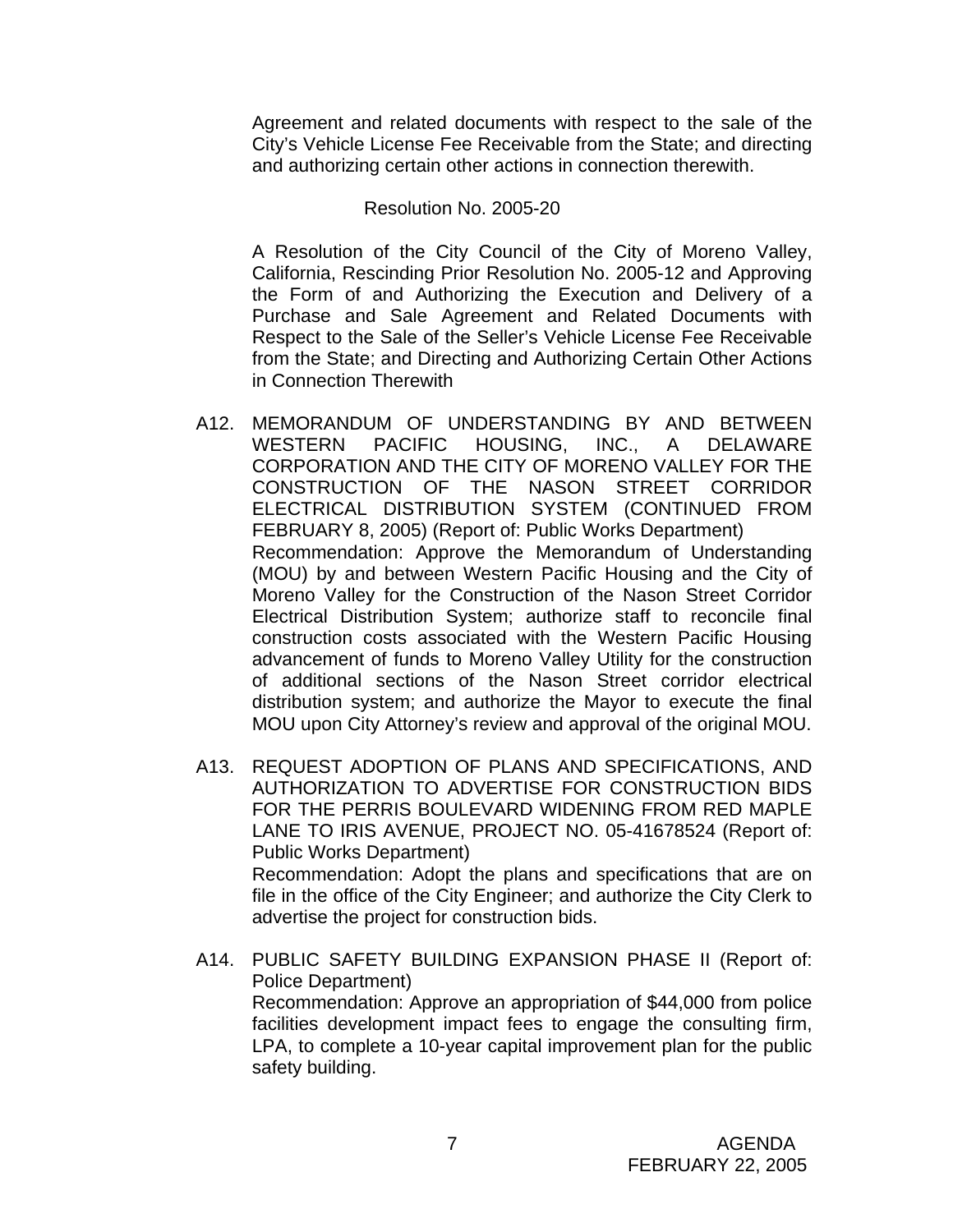- A15. REQUEST FOR RESOURCES FOR PUBLIC WORKS TO ADDRESS EXPANSION AND GROWTH OF THE ENTERPRISE SERVICES ADMINISTRATION DIVISION (Report of: Public Works Department) Recommendation: Approve the following resources to address expansion and growth of the Enterprise Services Administration Division: 1) One (1) Management Analyst II position; 2) One (1) Accounting Technician position; and 3) The appropriation of \$54,695.18 from 149.51710 to fund the two (2) full time career staff positions for the remainder of the 2004/2005 fiscal year.
- A16. APPROVAL OF FINAL MAP 32146 CONDOMINIUM PROJECT, AND ACCEPT BONDS & AGREEMENT FOR PUBLIC RIGHT-OF-WAY IMPROVEMENTS, WEST SIDE OF LASSELLE STREET, NORTH OF IRIS AVENUE; SUBDIVIDER; K. HOVNANIAN FORECAST HOMES, INC. (Report of: Public Works Department) Recommendation: Approve Final Map 32146, authorize the City Clerk to sign the map and transmit said map to the County Recorder's Office for recordation; accept the bonds and Agreement for Public Improvements; authorize the Mayor to execute the Agreement; and direct the City Clerk to forward the signed Agreement to the County Recorder's Office for recordation.

# **B. CONSENT CALENDAR** - **COMMUNITY SERVICES DISTRICT**

- B1. ORDINANCES FIRST READING BY TITLE ONLY Recommendation: Waive reading of all Ordinance Introductions and read by title only.
- B2. MINUTES REGULAR MEETING OF FEBRUARY 8, 2005 (Report of: City Clerk's Department) Recommendation: Approve as submitted.
- B3. FINAL MAPS 31212, 31213, 31326, 31327--APPROVAL OF MAINTENANCE AGREEMENT BY AND BETWEEN MORENO VALLEY COMMUNITY SERVICES DISTRICT AND MAHOGANY FIELDS HOMEOWNERS ASSOCIATION (Report of: Public Works Department) Recommendation: Approve the Maintenance Agreement by and between the CSD and Mahogany Fields Homeowners Association; authorize the Mayor in his capacity as President of the CSD to execute the Maintenance Agreement; authorize the City Attorney to act on behalf of the CSD to work with Mahogany Fields Homeowners Association to draft modifications or amendments to the Maintenance Agreement as necessary from time to time to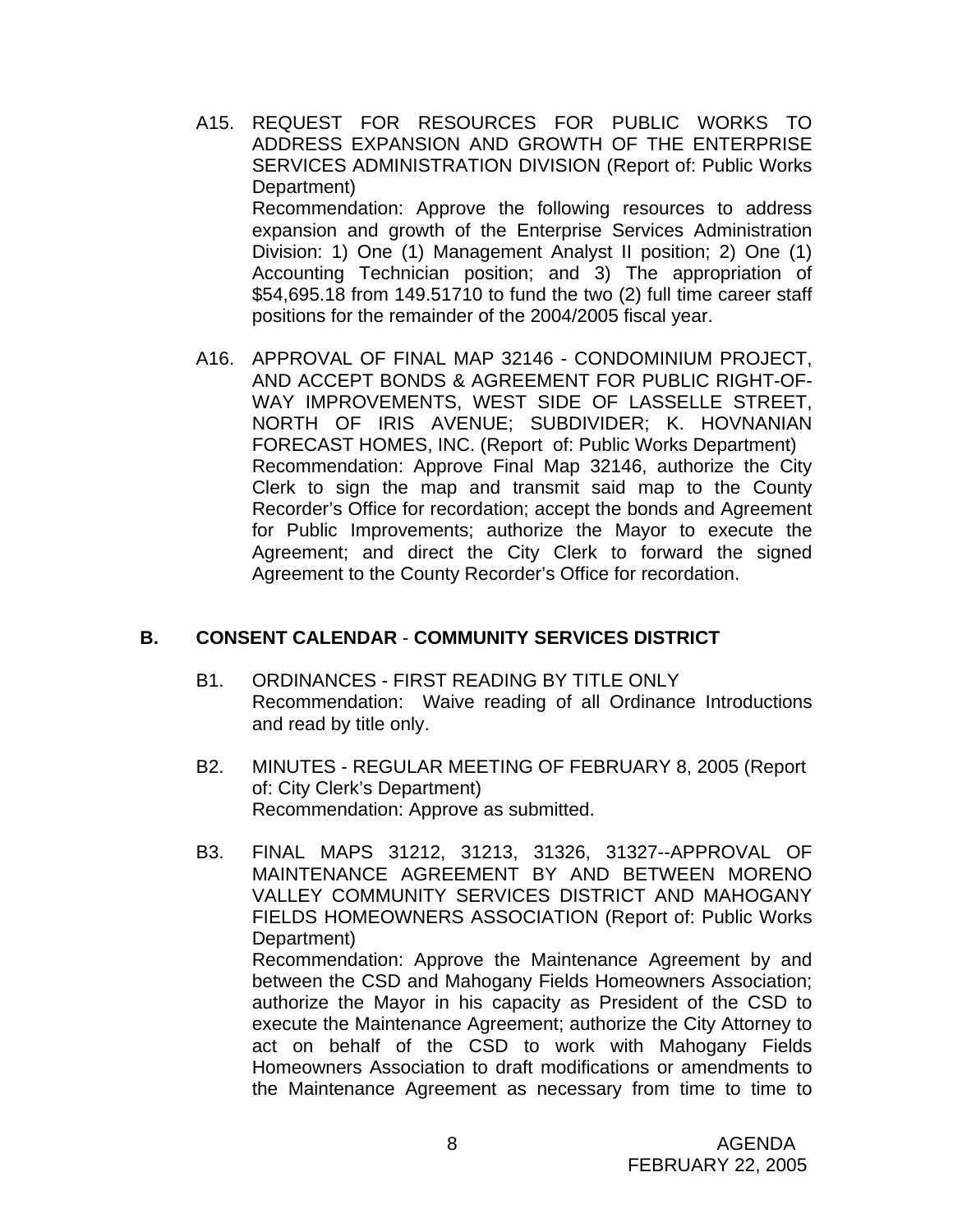clarify the intent and effectuate the provisions of said Agreement; authorize the City Treasurer to invest the required Trust Funds pursuant to the Paragraph 7 of the Maintenance Agreement; authorize the City Manager to act on behalf of the CSD to execute modifications or amendments to the Maintenance Agreement as prepared by the City Attorney; and authorize the City Clerk to transmit the executed Maintenance Agreement to the Office of the Recorder for the County of Riverside for recordation.

B4. AUTHORIZE CHILD CARE PROGRAM MANAGER AND CHILDREN'S SERVICES SUPERVISOR TO SIGN AS LICENSEES AND ENTER INTO CONTRACTS WITH THE STATE OF CALIFORNIA COMMUNITY CARE LICENSING ON BEHALF OF THE MORENO VALLEY COMMUNITY SERVICES DISTRICT (Report of: Parks & Recreation Department) Recommendation: Authorize the Child Care Program Manager and Children's Services Supervisor signatory authority as licensees to enter into licensing contracts with the State of California Community Care Licensing on behalf of the Moreno Valley Community Services District and adopt Resolution No. CSD 2005-01.

### Resolution No. CSD 2005-01

A Resolution of the City Council of the City of Moreno Valley, California, Acting in its Capacity as the Board of Directors of the Moreno Valley Community Services District Certifying the Approval of the Governing Board to Enter into a Transaction with the State of California Community Care Licensing and Development Services and to Authorize Designated Personnel to Sign Contracts and Licensing Documents for FY 2004/2005 and 2005/2006

#### **C. CONSENT CALENDAR** - **COMMUNITY REDEVELOPMENT AGENCY**

- C1. ORDINANCES FIRST READING BY TITLE ONLY Recommendation: Waive reading of all Ordinance Introductions and read by title only.
- C2. MINUTES REGULAR MEETING OF FEBRUARY 8, 2005 (Report of: City Clerk's Department) Recommendation: Approve as submitted.
- C3. ASSIGNMENT, ASSUMPTION AND MODIFICATION AGREEMENT WITH COACHELLA VALLEY HOUSING COALITION (CONTINUED FROM FEBRUARY 8, 2005) (Report of: Community Development Department)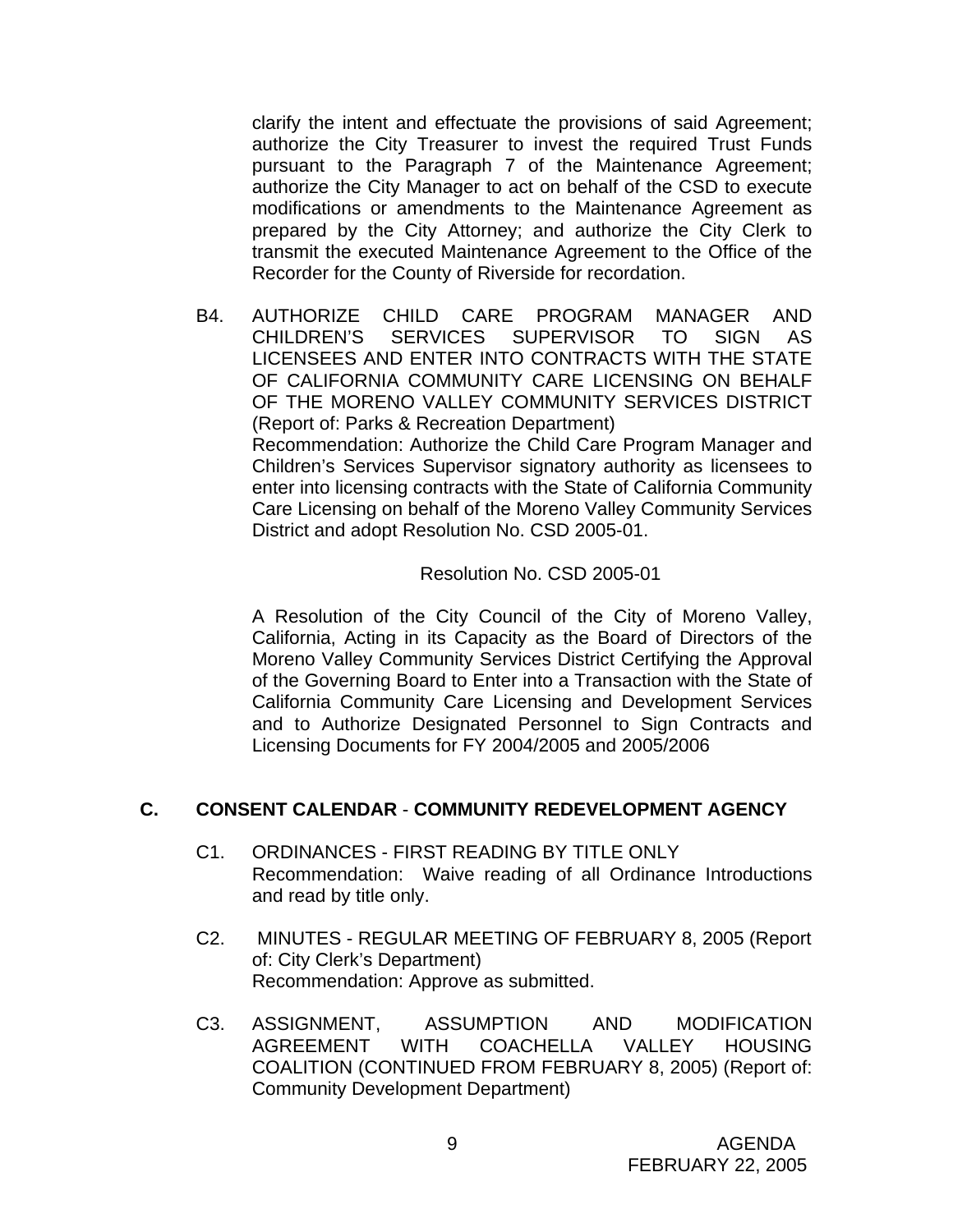Recommendation: Execute the Assignment, Assumption and Modification Agreement with Coachella Valley Housing Coalition (CVHC); execute the Housing Assistance Agreement Extension with CVHC; and execute the Substitution of Attorney in conjunction with the Settlement Agreement with CVHC.

C4. PALM DESERT DEVELOPMENT COMPANY (PDDC) HEACOCK COTTONWOOD III, LP (COTTONWOOD PLACE PHASE III) OWNER PARTICIPATION AGREEMENT (Report of: Community Development Department) Recommendation: Adopt the resolution approving the Owner Participation Agreement (OPA) between the Community Redevelopment Agency (Agency) and Heacock Cottonwood Limited Partnership III (Participant); and Intercreditor Agreement.

# Resolution No. RDA 2005-02

A Resolution of the Redevelopment Agency of the City of Moreno Valley, California, Approving an Owner Participation Agreement with Heacock Cottonwood III Limited Partnership for the Development of Land, Making Certain Findings, and Approving the Use of Funds

# **D. CONSENT CALENDAR** - **BOARD OF LIBRARY TRUSTEES**

- D1. ORDINANCES FIRST READING BY TITLE ONLY Recommendation: Waive reading of all Ordinance Introductions and read by title only.
- D2. MINUTES REGULAR MEETING OF FEBRUARY 8, 2005 (Report of: City Clerk's Department) Recommendation: Approve as submitted.

# **E. PUBLIC HEARINGS**

Questions or comments from the public on a Public Hearing matter are limited to five minutes per individual and must pertain to the subject under consideration.

 Those wishing to speak should complete and submit a GOLDENROD speaker slip to the Bailiff.

E1. MAIL BALLOT PROCEEDING FOR COMMUNITY SERVICES DISTRICT (CSD) ZONE M (COMMERCIAL/INDUSTRIAL IMPROVED MEDIAN MAINTENANCE). PA04-0121 – CVS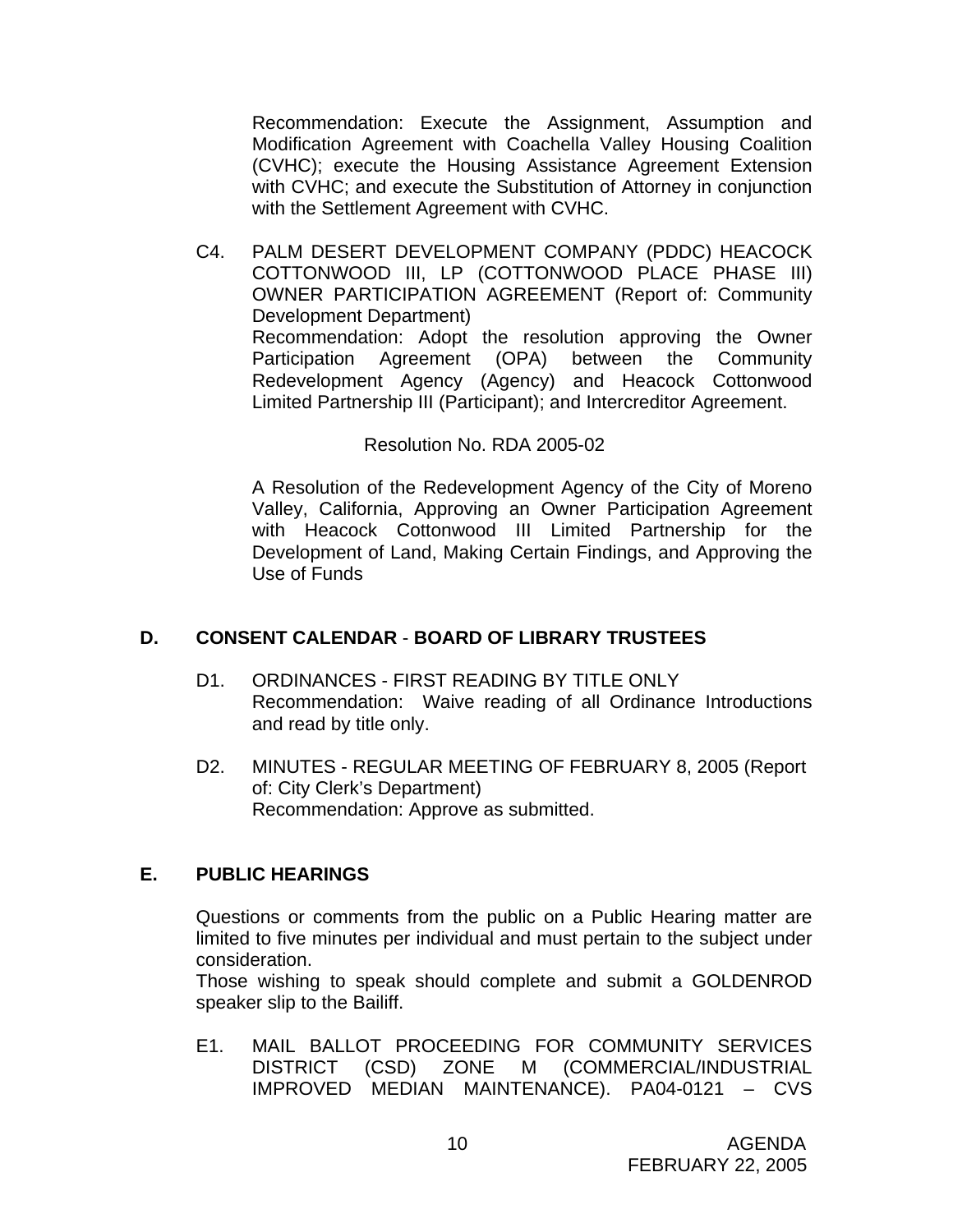PHARMACY – APN 485-081-030. SOUTHWEST CORNER OF JOHN F. KENNEDY DRIVE AND PERRIS BOULEVARD; AND MAIL BALLOT PROCEEDING FOR TENTATIVE TRACT 32018 (AND ALL AFFECTED PHASES ) FOR: 1) INCLUSION INTO CSD ZONE B (RESIDENTIAL STREET LIGHTING); 2) INCLUSION INTO CSD ZONE D (PARKWAY LANDSCAPE MAINTENANCE); AND 3) APPROVAL OF THE NATIONAL POLLUTANT DISCHARGE ELIMINATION SYSTEM (NPDES) REGULATORY RATE SCHEDULE. TRACT 32018 IS LOCATED SOUTH OF DRACAEA AVENUE AND WEST OF SILVER LANE (Report of: Public Works Department)

Recommendation: That the City Council and the Board of Directors of the Moreno Valley Community Services District (CSD), after conducting the public hearing:

- 1. Tabulate the mail ballots for PA04-0121 CVS Pharmacy APN 485-081-030 and Tentative Tract 32018 (and all affected phases) for each described service;
- 2. Verify and accept the results of the mail ballot proceedings as identified on the Official Tally Sheet and Assessor Parcel Number (APN) listing);
- 3. Receive and file with the City Clerk's Office the accepted Official Tally Sheet and APN listing; and
- 4. If approved, authorize and impose the applicable CSD Zones B, D and M charges and the NPDES maximum regulatory rate to the project participating in each identified program.
- E2. MAIL BALLOT PROCEEDING FOR TENTATIVE TRACTS 31129, 31213 AND 31326 (AND ALL THE AFFECTED PHASES) FOR: 1) INCLUSION INTO COMMUNITY SERVICES DISTRICT (CSD) ZONE B (RESIDENTIAL STREET LIGHTING); 2) INCLUSION INTO CSD ZONE D (PARKWAY LANDSCAPE MAINTENANCE) OR E-14 (MAHOGANY FIELDS) HIGH-SERVICE-LEVEL PARKWAY LANDSCAPE MAINTENANCE AND APPROVAL OF THE CSD PARCEL CHARGES; AND 3) APPROVAL OF THE NATIONAL POLLUTANT DISCHARGE ELIMINATION SYSTEM (NPDES) REGULATORY RATE SCHEDULE. TRACT 31129 IS LOCATED ON THE NORTH SIDE OF CACTUS AVENUE, SOUTH OF BRODIAEA AVENUE AND EAST OF OLIVER STREET; TRACT 31213 IS LOCATED ON THE NORTH SIDE OF ALESSANDRO BOULEVARD, WEST OF MORRISON STREET; AND TRACT 31326 IS LOCATED NORTH OF BAY AVENUE AND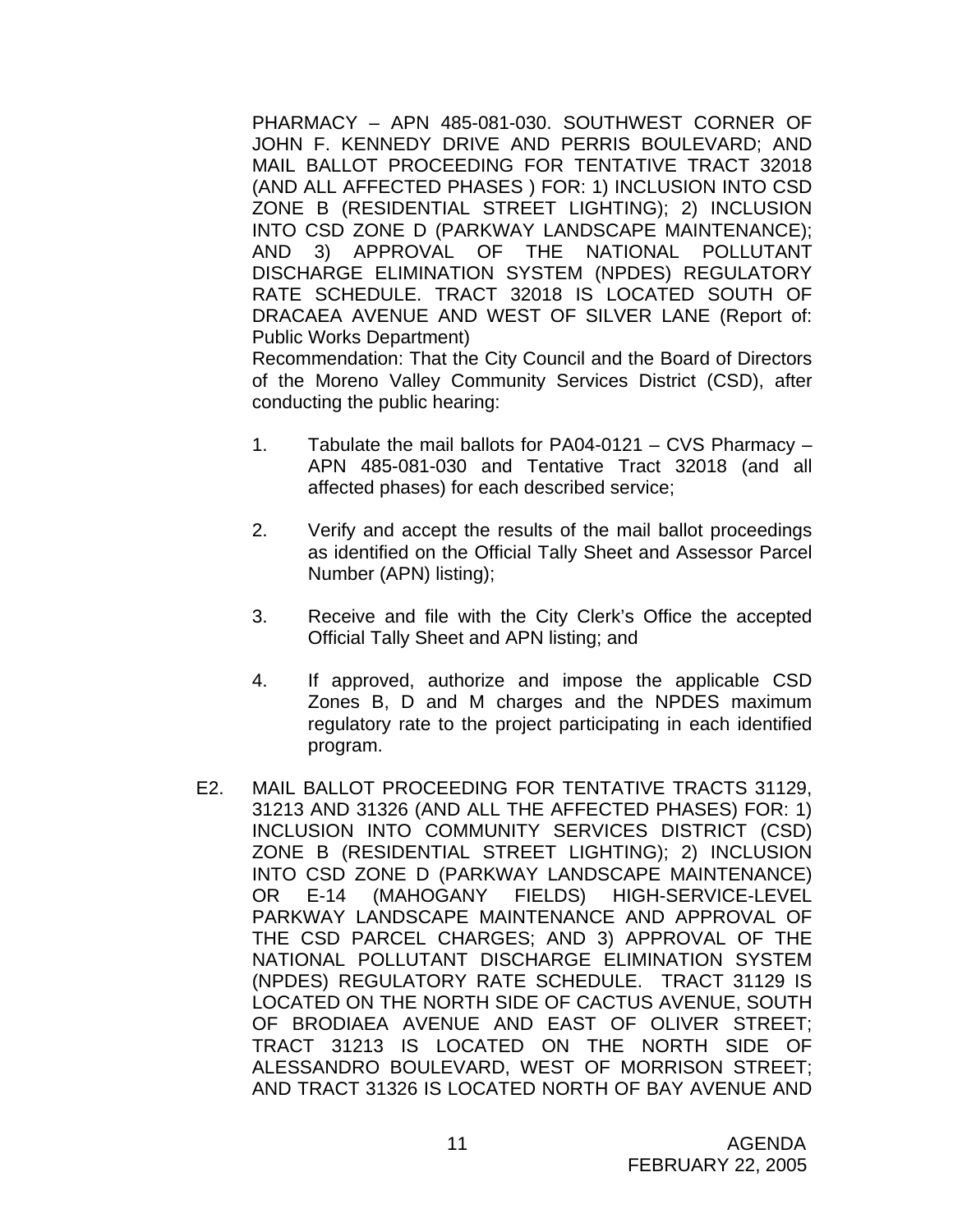WEST OF MORRISON STREET (Report of: Public Works Department)

Recommendation: That the City Council, and the Board of Directors of the Moreno Valley Community Services District (CSD), after conducting the public hearing:

- 1. Tabulate the mail ballots for Tentative Tracts 31129, 31213 and 31326 (and all the affected phases) for each described service;
- 2. Verify and accept the results of the mail ballot proceedings as identified on the Official Tally Sheet and Assessor Parcel Number (APN) listing;
- 3. Receive and file with the City Clerk's Office the accepted Official Tally Sheet and APN listing; and
- 4. If approved, authorize and impose the applicable charges for CSD Zone B, Zone D or Zone E-14 and the NPDES regulatory rate to the tentative tracts participating in each identified program.

# **F. ITEMS REMOVED FROM CONSENT CALENDARS FOR DISCUSSION OR SEPARATE ACTION**

# **G. REPORTS**

- G1. CITY COUNCIL REPORTS ON REGIONAL ACTIVITIES
	- a) Report on March Joint Powers Authority by Mayor Stewart
- G2. 2004 CITIZEN OPINION SURVEY REVIEW OF TOP FOUR ISSUES (Report of: Administrative Services Department) Recommendation: That the City Council review and discuss the top four issues from the 2004 Citizen Opinion Survey.
- G3. LEGISLATIVE UPDATE (Report of: Assistant City Manager) Recommendation: That the City Council receive and file the report.
- G4. CITY MANAGER'S REPORT (Informational Oral Presentation not for Council action)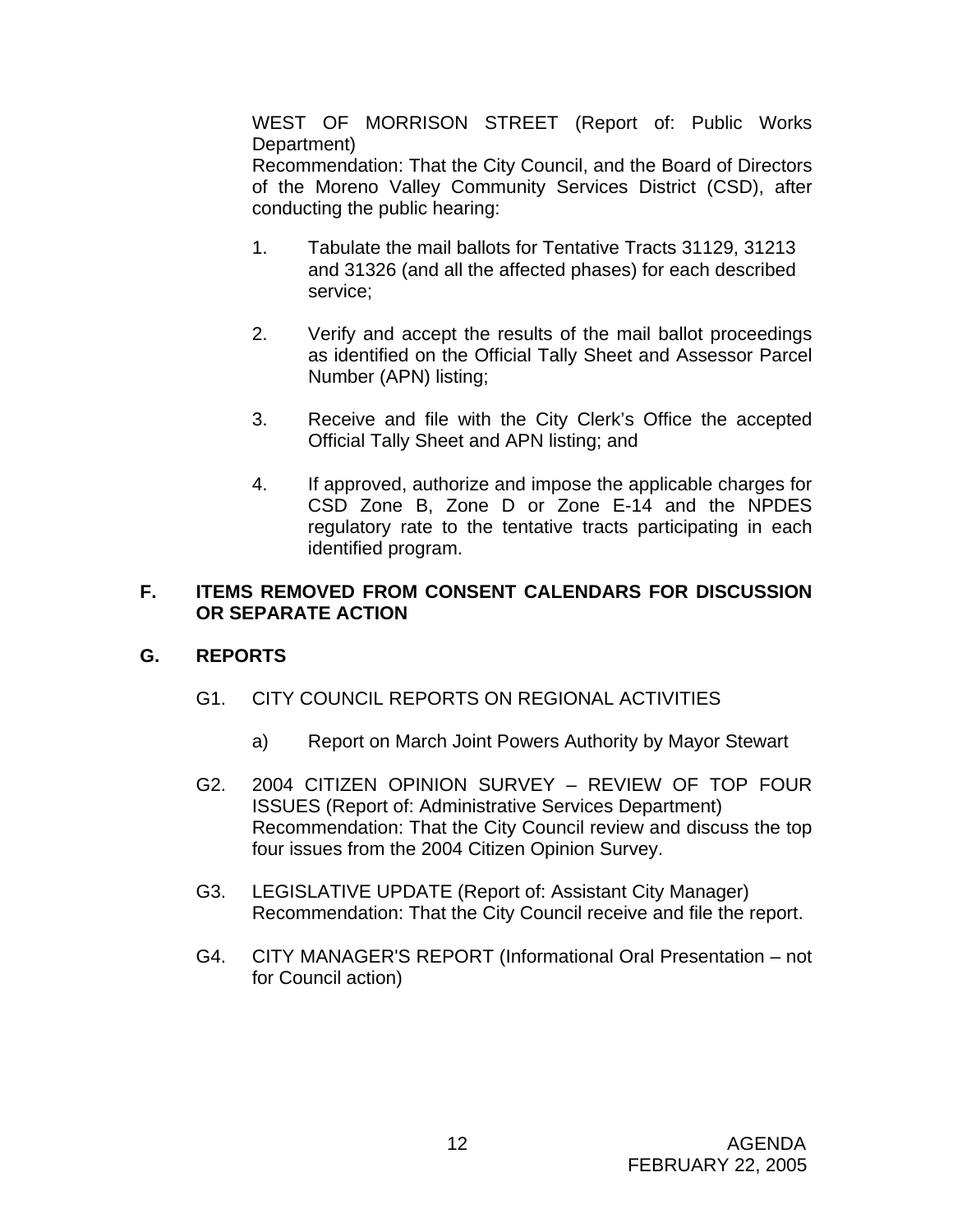# **H. LEGISLATIVE ACTIONS**

ORDINANCES - 1ST READING AND INTRODUCTION

H1. SEIZURE AND FORFEITURE OF NUISANCE VEHICLES (CONTINUED FROM FEBRUARY 8, 2005) (Report of: City Attorney) Recommendation: Staff is requesting a continuation of this item to March 8, 2005 to allow more time to provide Council with an improved version of this proposed ordinance. As with the seizure of any personal property by the government, sensitive due process issues are raised that must be fully researched prior to committing the City to a particular course of action.

ORDINANCES - 2ND READING AND ADOPTION - NONE

ORDINANCES - URGENCY ORDINANCES - NONE

RESOLUTIONS – NONE

PUBLIC COMMENTS **ON ANY SUBJECT NOT ON THE AGENDA** UNDER THE JURISDICTION OF THE CITY COUNCIL

Those wishing to speak should complete and submit a BLUE speaker slip to the Bailiff. There is a three-minute time limit per person. All remarks and questions shall be addressed to the presiding officer or to the City Council and not to any individual Council member, staff member or other person.

# **CLOSING COMMENTS AND/OR REPORTS OF THE CITY COUNCIL, COMMUNITY SERVICES DISTRICT, OR COMMUNITY REDEVELOPMENT AGENCY**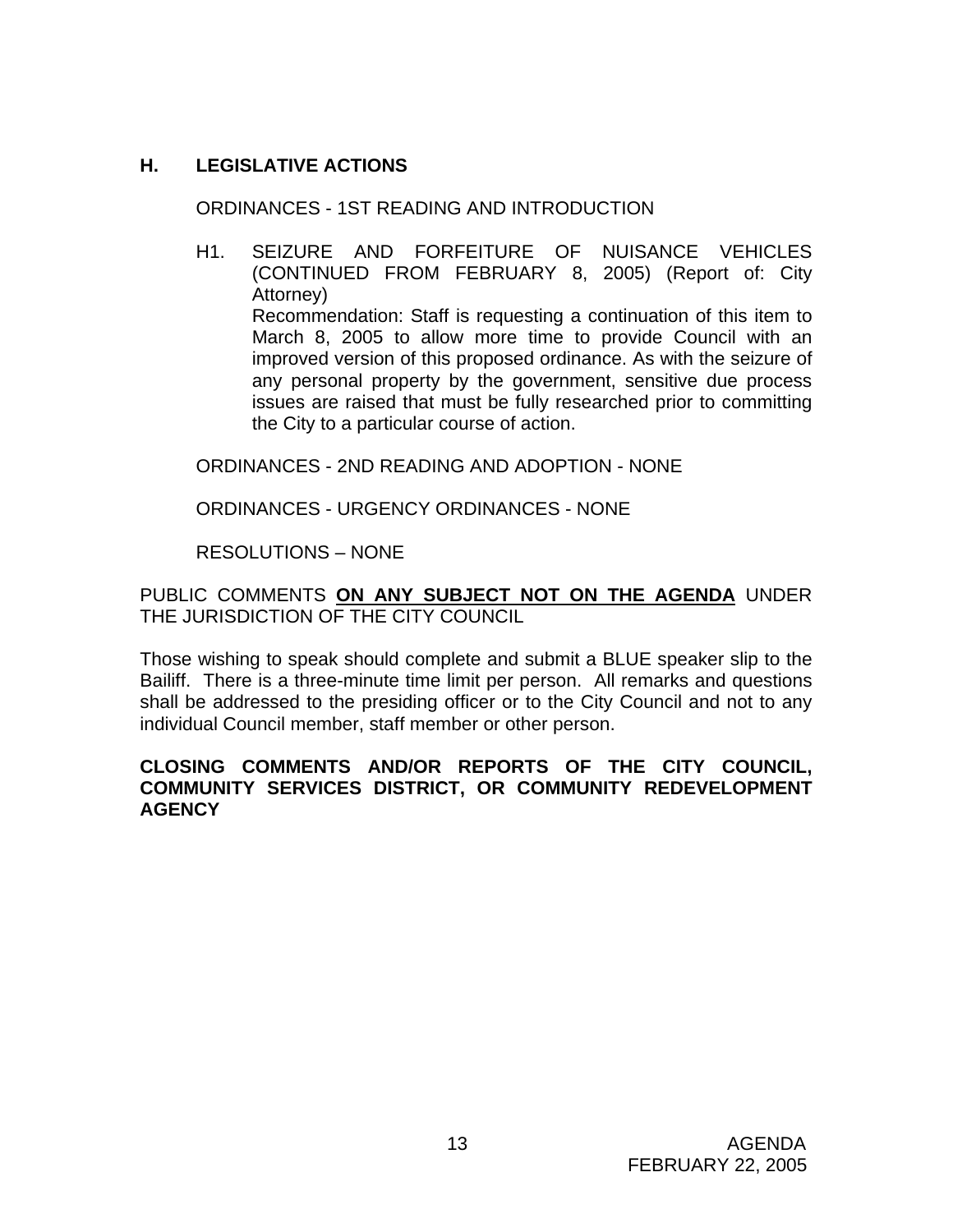# **CLOSED SESSION**

### **PUBLIC COMMENTS ON CLOSED SESSION ITEMS**

A Closed Session of the City Council, Community Services District and Community Redevelopment Agency of the City of Moreno Valley will be held in the Finance Conference Room, Second Floor, City Hall. The City Council will meet in Closed Session to confer with its legal counsel regarding the following matter(s) and any additional matter(s) publicly and orally announced by the City Attorney in the Council Chamber at the time of convening the Closed Session.

### • **PUBLIC COMMENTS ON MATTERS ON THE CLOSED SESSION AGENDA UNDER THE JURISDICTION OF THE CITY COUNCIL**

There is a three-minute time limit per person. Please complete and submit a BLUE speaker slip to the City Clerk. All remarks and questions shall be addressed to the presiding officer or to the City Council and not to any individual Council member, staff member or other person.

The Closed Session will be held pursuant to Government Code:

- 1) SECTION 54956.9(a) CONFERENCE WITH LEGAL COUNSEL EXISTING LITIGATION
	- a) Case: *Lauren Lynn Baisden, by Dolores Baisden her guardian ad litem v. City of Moreno Valley* Court: Riverside Superior Court Case No.: RIC 404900
	- b) Case: *Rios, et al. vs. Suapaia, et al* Court: Riverside Superior Court Case No: RIC 415258
	- c) Case: *Stacy Stillwell v. City of Moreno Valley*  Court: Riverside Superior Court Case No.: 408908
	- d) Case: *Fitch v. City of Moreno Valley, et. al*  Court: Riverside Superior Court Case No.: RIC 414978
	- e) Case: *Joe & Joyce Teague v. City of Moreno Valley, et. al*  Court: United States District Court for the Central District of California
		- Case No.: EDCV 04-00926 TJH (MC)